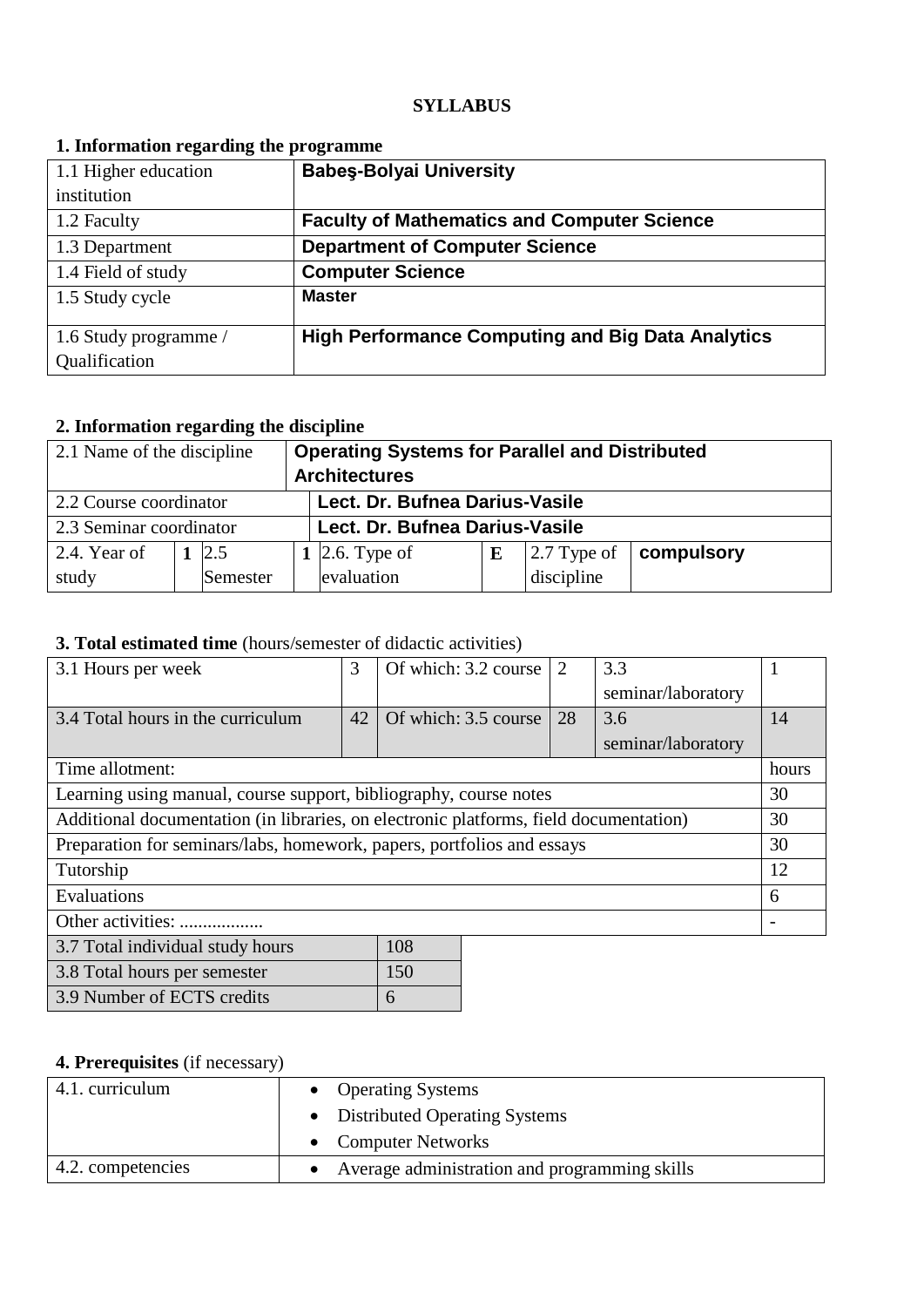# **5. Conditions** (if necessary)

| 5.1. for the course      | Video projector                                                      |
|--------------------------|----------------------------------------------------------------------|
| 5.2. for the seminar/lab | • Computers, Linux computers and Linux virtual machines for building |
| activities               | a cluster, Network infrastructure                                    |

# **6. Specific competencies acquired**

|                           |           | Capability of analysis and synthesis;                                                      |
|---------------------------|-----------|--------------------------------------------------------------------------------------------|
|                           |           | Understanding and working with basic concepts of data analysis and modelling;              |
|                           |           | Modelling and solving real-life problems;                                                  |
| Professional competencies |           | Assimilation of mathematical concepts and formal models to understand the methods and      |
|                           |           | components of high performance systems;                                                    |
|                           | $\bullet$ | Capability of developing of high performance programs based on parallel and distributed    |
|                           |           | programming;                                                                               |
|                           |           | Analysis, design, and implementation of data analysis systems;                             |
|                           |           | Understanding and acquisition of methods of modelling, optimization, analysis of massive   |
|                           |           | datasets, data visualization.                                                              |
|                           | $\bullet$ | Ethic and fair behaviour, commitment to professional deontology                            |
|                           |           | Team work capabilities; able to fulfil different roles                                     |
| competencies              | $\bullet$ | Professional communication skills; concise and precise description, both oral and written, |
|                           |           | of professional results, negotiation abilities;                                            |
| Transversa                |           | Entrepreneurial skills; working with economical knowledge; continuous learning             |

# **7. Objectives of the discipline** (outcome of the acquired competencies)

| 7.1 General objective of the  | • Know the key concepts of parallel cluster architectures                        |
|-------------------------------|----------------------------------------------------------------------------------|
| discipline                    |                                                                                  |
| 7.2 Specific objective of the | At the end of the course, students will know how to                              |
| discipline                    |                                                                                  |
|                               | build                                                                            |
|                               |                                                                                  |
|                               |                                                                                  |
|                               | maintain                                                                         |
|                               |                                                                                  |
|                               |                                                                                  |
|                               |                                                                                  |
|                               |                                                                                  |
|                               | deploy<br>configure<br>monitor<br>debug<br>$\bullet$<br>a Linux parallel cluster |

# **8. Content**

| 8.1 Course                                        | Teaching methods    | Remarks |
|---------------------------------------------------|---------------------|---------|
| 1. Introduction to Operating systems for parallel | Exposure,           |         |
| architectures                                     | description,        |         |
|                                                   | explanation, debate |         |
|                                                   | and dialogue,       |         |
|                                                   | discussion of case  |         |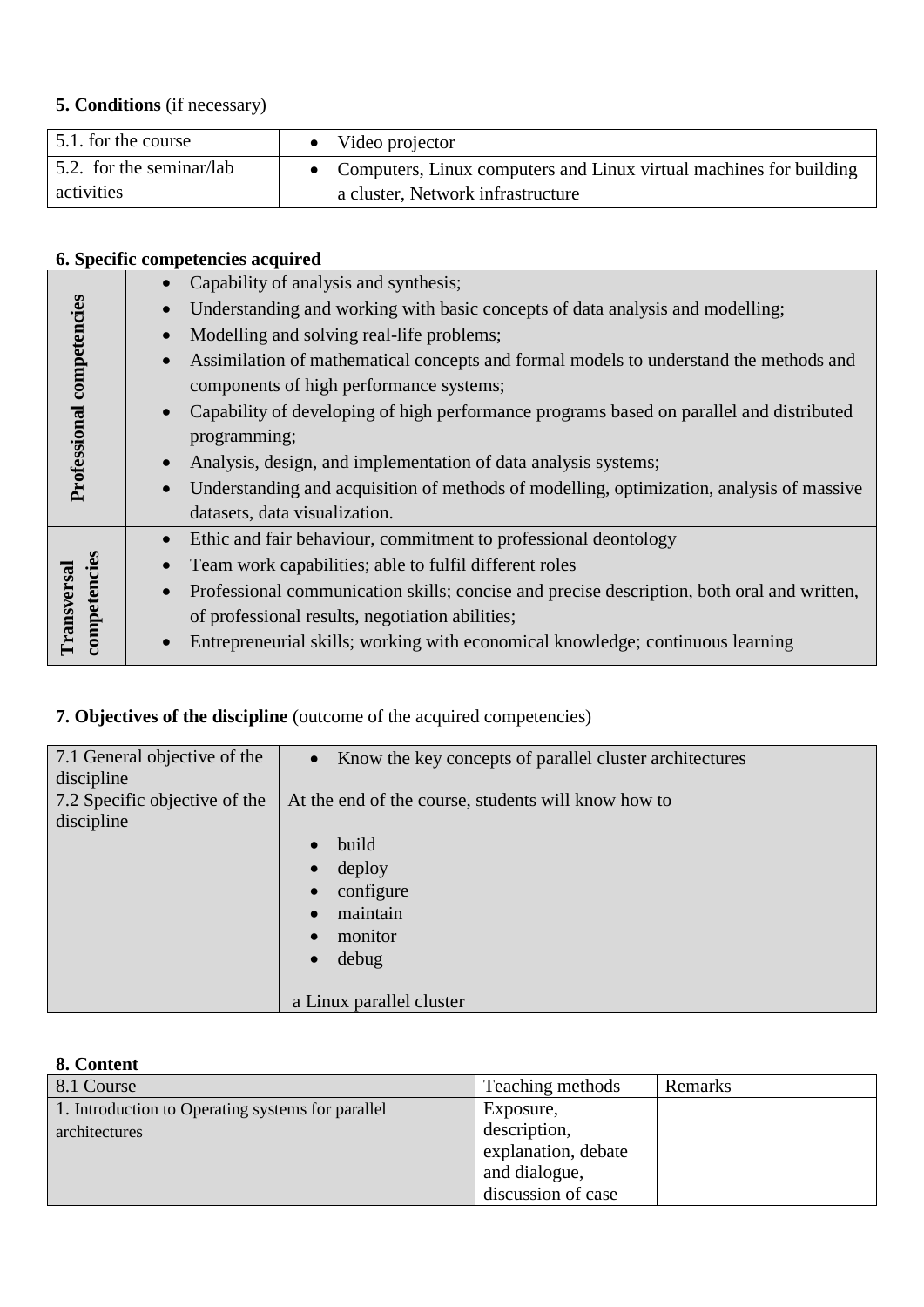|                                                              | studies             |  |
|--------------------------------------------------------------|---------------------|--|
| 2. Parallel Cluster architecture: Cluster Head Nodes,        | Exposure,           |  |
| <b>Computer Nodes, Clustering Middleware</b>                 | description,        |  |
|                                                              | explanation, case   |  |
|                                                              | studies             |  |
| 3-4. Parallel Cluster Paradigms: Single system image,        | Exposure,           |  |
| Centralized system management, High processing capacity,     | description,        |  |
| Resource consolidation, Optimal use of resources, High-      | explanation, debate |  |
| availability, Redundancy, Single points of failure, Failover | and dialogue,       |  |
| protection and Disaster recovery, Horizontal and vertical    | discussion of case  |  |
| scalability, Load-balancing, Elasticity, Run Jobs Anytime,   | studies             |  |
| Anywhere                                                     |                     |  |
| 5. Design and configuration. Network prerequisites for a     | Exposure,           |  |
| parallel cluster: LAN, bandwidth, latency, interface,        | description,        |  |
| security aspects. Nodes automatic configuration and          | explanation, case   |  |
| deployment                                                   | studies             |  |
|                                                              |                     |  |
| 6. Virtualization of hardware, operating system, storage     | Exposure,           |  |
| devices, computer network resources                          | description,        |  |
|                                                              | explanation, case   |  |
|                                                              | studies             |  |
| 7-8. Beowulf clusters deployment and administrations         | Exposure,           |  |
|                                                              | description,        |  |
|                                                              | explanation, debate |  |
|                                                              | and dialogue,       |  |
|                                                              | discussion of case  |  |
|                                                              | studies             |  |
| 9. Linux Cluster Distributions: Mosix, Cluster Knoppix.      | Exposure,           |  |
| Automated operating systems and software provisioning for    | description,        |  |
| a Linux Cluster: Open Source Cluster Application             | explanation, case   |  |
| Resources (OSCAR)                                            | studies             |  |
|                                                              |                     |  |
| 10. Cluster resources: distributed memory architecture and   | Exposure,           |  |
| distributed shared memory, distributed file systems          | description,        |  |
| (examples: IBM General Parallel File System, Microsoft's     | explanation, debate |  |
| Cluster Shared Volumes, Oracle Cluster File System           | and dialogue,       |  |
|                                                              | discussion of case  |  |
|                                                              | studies             |  |
| 11. Nodes and head node management, Cluster system           | Exposure,           |  |
| management, Debugging and monitoring a parallel cluster,     | description,        |  |
| Node failure management                                      | explanation, case   |  |
|                                                              | studies             |  |
| 12. Data sharing and communication, Message passing and      | Exposure,           |  |
| communication, Parallel processing libraries: Parallel       | description,        |  |
| Virtual Machine toolkit and the Message Passing Interface    | explanation, case   |  |
| library                                                      | studies             |  |
|                                                              |                     |  |
| 13. Software and development environment, Parallel           | Exposure,           |  |
| application development and execution (Parallel              | description,        |  |
| Environment – PE), Job scheduling $&$ management             | explanation, case   |  |
|                                                              | studies             |  |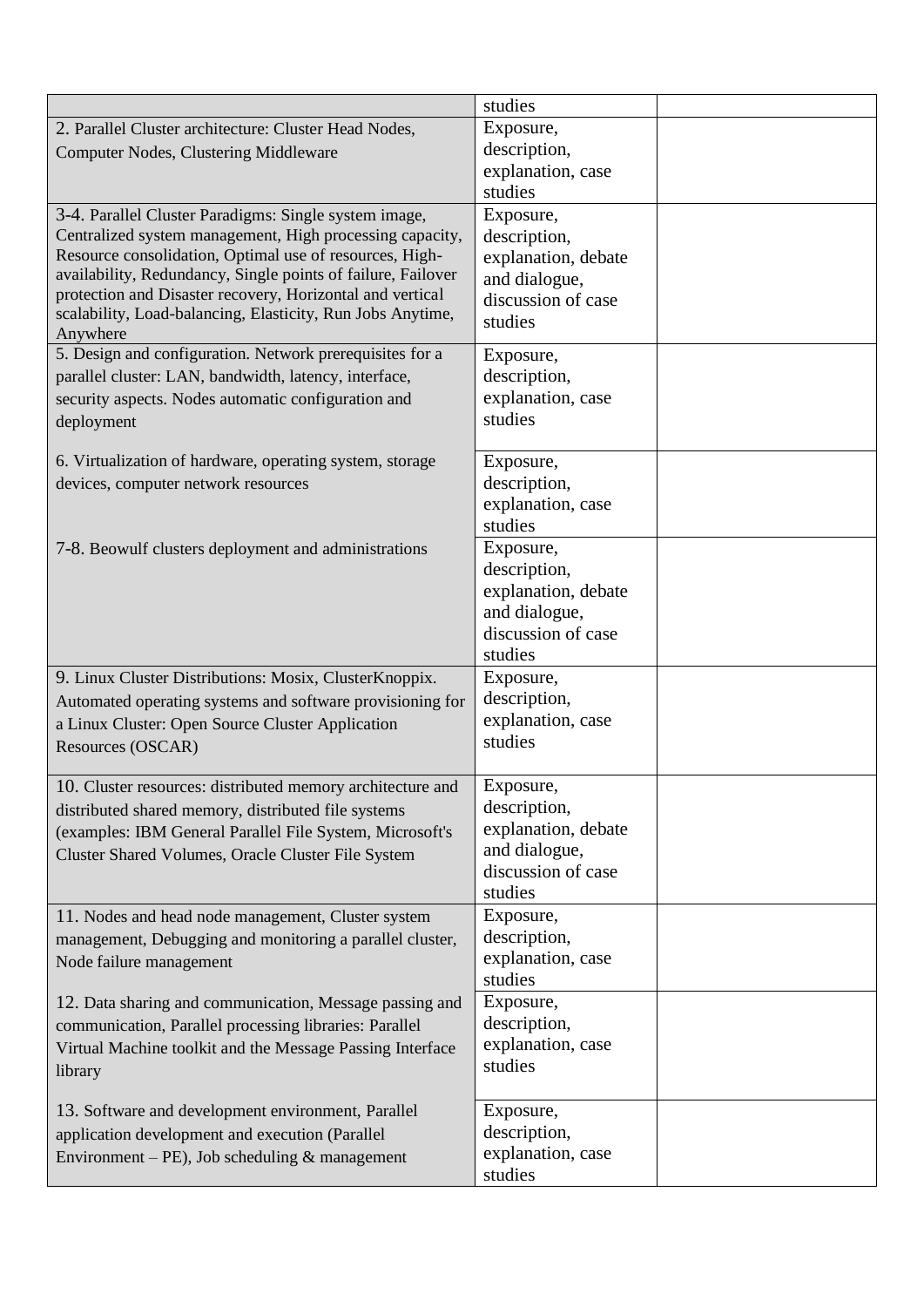| 14. Final review | Exposure,         |  |
|------------------|-------------------|--|
|                  | description,      |  |
|                  | explanation, case |  |
|                  | studies           |  |

#### Bibliography

1. Gregory Pfister: *In Search of Clusters*, Prentice Hall; 2 edition (December 22, 1997), ISBN-10: 0138997098, ISBN-13: 978-0138997090

2. George F. Coulouris, Jean Dollimore, Tim Kindberg: *Distributed Systems: Concepts and Design*, Addison-Wesley; 5 edition (May 7, 2011), ISBN-10: 0132143011, ISBN-13: 978-0132143011

3. Joseph D. Sloan: *High Performance Linux Clusters with OSCAR, Rocks, OpenMosix, and MPI*, O'Reilly Media (November 23, 2004), ISBN-10: 0596005709, ISBN-13: 978-0596005702

4. Daniel F. Savarese, Donald J. Becker, John Salmon, Thomas Sterling: *How to Build a Beowulf: A Guide to the Implementation and Application of PC Clusters*, The MIT Press (May 28, 1999), ISBN-10: 026269218X, ISBN-13: 978-0262692182

5. Gordon Bell, Thomas Sterling: *Beowulf Cluster Computing with Linux*, The MIT Press; 1 edition (October 1, 2001), ISBN-10: 0262692740, ISBN-13: 978-0262692748

6. Charles Bookman: *Linux Clustering: Building and Maintaining Linux Clusters*, Sams Publishing; 1 edition (June 29, 2002), ISBN-10: 1578702747, ISBN-13: 978-1578702749

| 8.2 Seminar / laboratory                      | Teaching methods      | Remarks                   |
|-----------------------------------------------|-----------------------|---------------------------|
| 1. Project presentation                       | Conversation, debate, | The Seminar/lab is        |
|                                               | case studies          | organized as a total of 7 |
|                                               |                       | classes - 2 hours every   |
|                                               |                       | other week                |
| 2. Cluster requirements                       | Conversation, debate, |                           |
|                                               | case studies          |                           |
| 3. Cluster building and deployment            | Conversation, debate, |                           |
|                                               | case studies          |                           |
| 4. Cluster configuration                      | Conversation, debate, |                           |
|                                               | case studies          |                           |
| 5. Cluster maintenance                        | Conversation, debate, |                           |
|                                               | case studies          |                           |
| 6. Cluster debugging and monitoring           | Conversation, debate, |                           |
|                                               | case studies          |                           |
| 7. Final evaluation of seminar/lab activities | Conversation, debate  |                           |
| $\mathbf{r}$                                  |                       |                           |

Bibliography

Students, organized in teams of 4 or 5 members will have to build, deploy, configure, maintain, monitor and debug a Linux parallel cluster. The key concepts to accomplish these goals are presented during the course hours and are also available in the course' bibliography (see above).

### **9. Corroborating the content of the discipline with the expectations of the epistemic community, professional associations and representative employers within the field of the program**

Courses with similar content are taught for graduate students in major universities around the world,